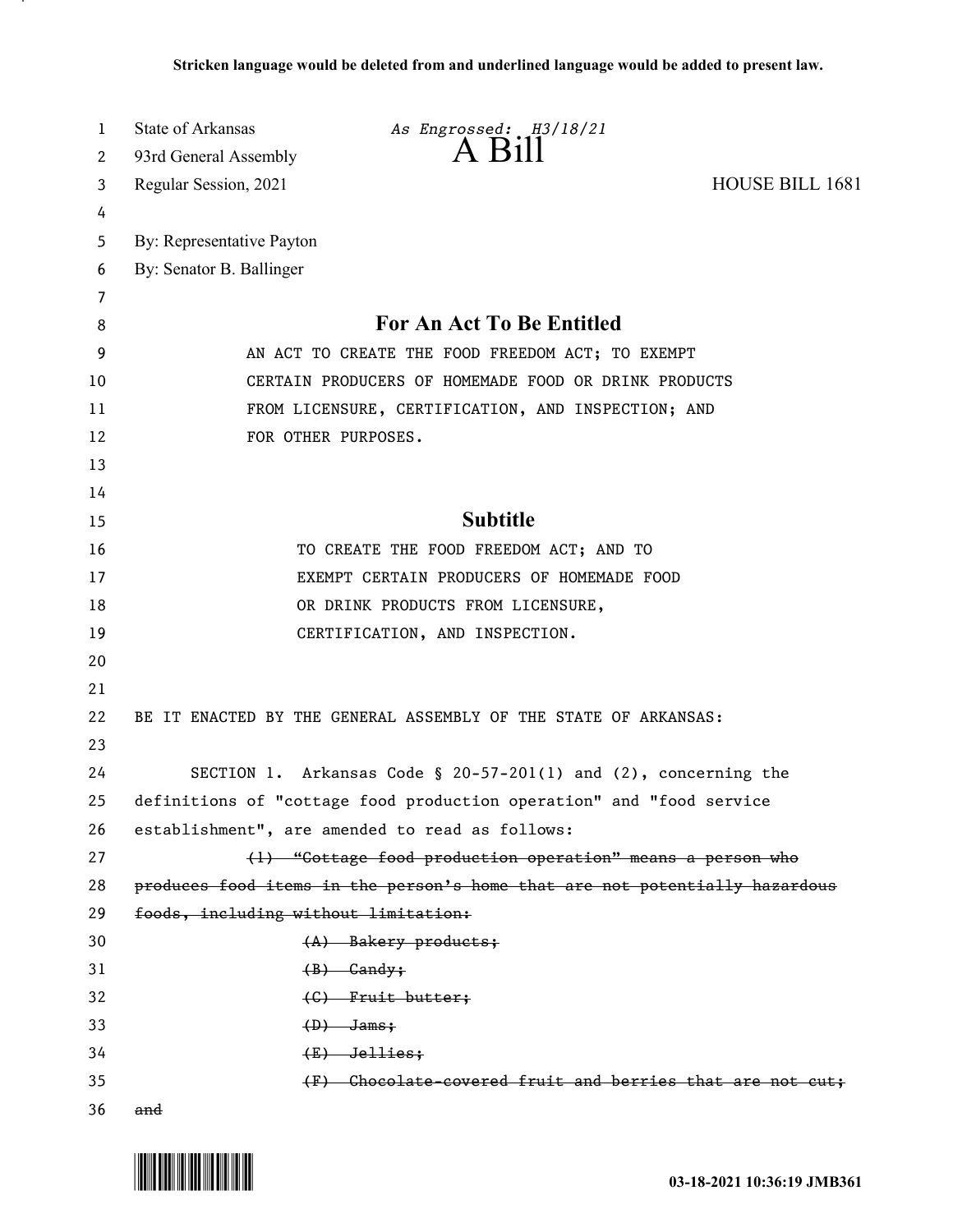(G) Similar products specified in rules adopted by the 2 Department of Health; 3 (2)(A)(i)(A)(i) "Food service establishment" means any place where food is prepared, processed, stored, or intended for use or consumption by the public regardless of whether there is a charge for the food. (ii) "Food service establishment" includes wholesale and retail food stores, convenience stores, food markets, delicatessens, restaurants, food processing or manufacturing plants, bottling and canning plants, wholesale and retail block and prepackaged ice manufacturing plants, food caterers, and food warehouses. (iii) "Food service establishment" does not include supply vehicles or locations of vending machines. (B) The following are also exempt: (i) Group homes routinely serving ten (10) or fewer persons; (ii) Daycare centers routinely serving ten (10) or fewer persons; (iii) Potluck suppers, community picnics, or other group gatherings where food is served but not sold; (iv) A person at a farmers' market that offers for sale only one (1) or more of the following: (a) Fresh unprocessed fruits or vegetables; (b) Maple syrup, sorghum, or honey that is 24 produced by a maple syrup or sorghum producer or beekeeper;  $\Theta$  (c) Commercially prepackaged food that is not 26 potentially hazardous, on the condition that the food is contained in displays, the total space of which equals less than one hundred cubic feet (100 cu. ft.) on the premises where the person conducts business at the 29 farmers' market; or (d) Homemade food or drink products under the Food Freedom Act, § 20-57-501 et seq.; (v) A person who offers for sale at a roadside stand only fresh fruits and fresh vegetables that are unprocessed or a homemade food or drink product under the Food Freedom Act, § 20-57-501 et seq.; (vi)(a) A cottage food production operation, on the condition that the operation offers its products directly to the consumer: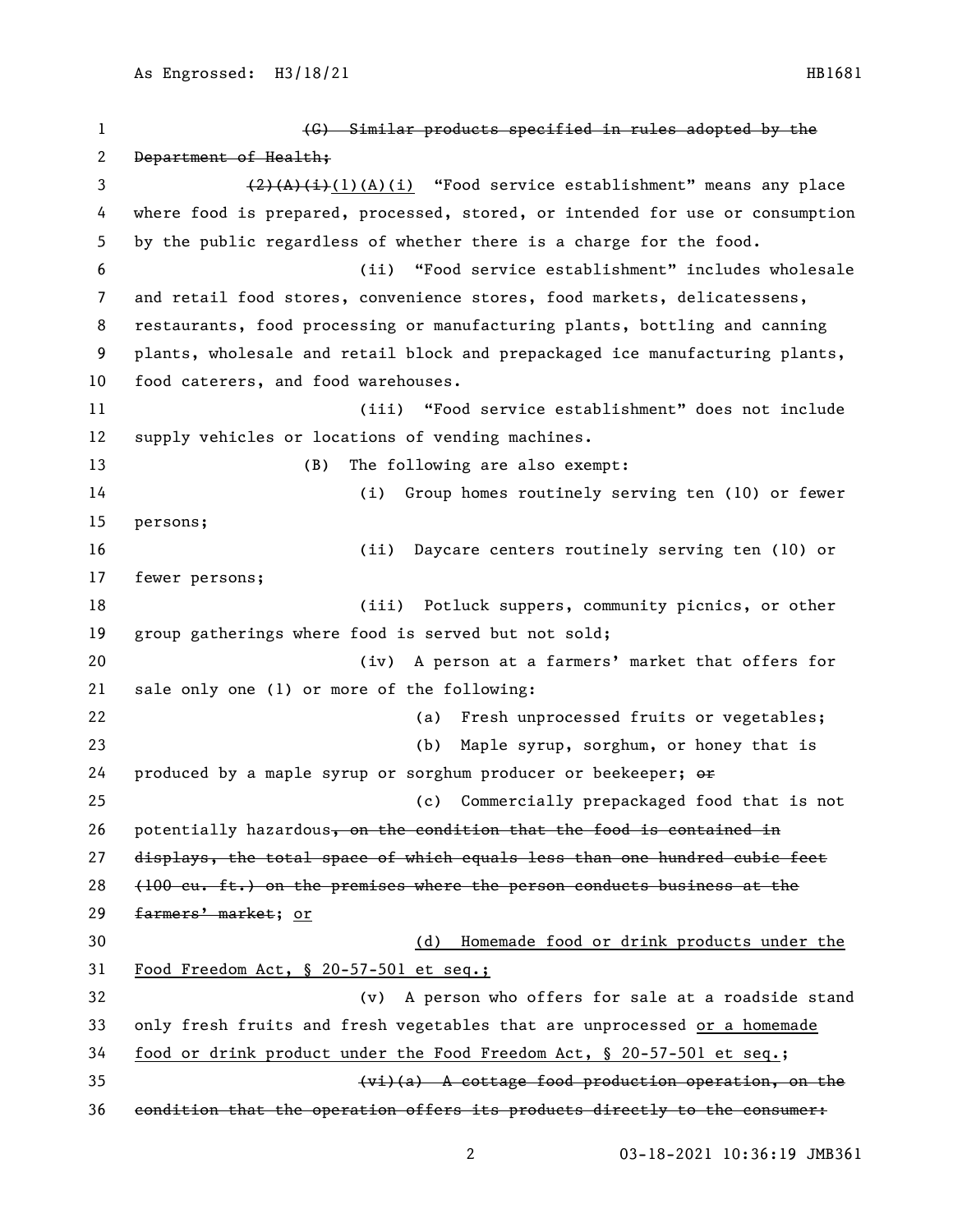| 1  | (1) From the site where the products are                                      |
|----|-------------------------------------------------------------------------------|
| 2  | produced;                                                                     |
| 3  | (2) At a physical or online farmers'                                          |
| 4  | market;                                                                       |
| 5  | $(3)$ At a county fair;                                                       |
| 6  | $(4)$ At a special event; or                                                  |
| 7  | $(5)(A)$ At a pop-up shop within another                                      |
| 8  | established business.                                                         |
| 9  | (B) As used in this subdivision                                               |
| 10 | $(2)(B)(vi)(a)$ , "pop-up shop" means a cottage food production operation     |
| 11 | selling items in an unaffiliated established business for a limited time      |
| 12 | period with the consent of the owner of the unaffiliated established business |
| 13 | and the owner or employee of the cottage food production operation being      |
| 14 | present at the point of sale.                                                 |
| 15 | (b)(1) Upon request, each product offered                                     |
| 16 | under subdivision $(2)(B)(vi)(a)$ of this section shall be made available to  |
| 17 | the department for sampling.                                                  |
| 18 | (2) Each product shall be clearly                                             |
| 19 | labeled and shall make no nutritional claims.                                 |
| 20 | (3) The label required under subdivision                                      |
| 21 | $(2)(B)(vi)(b)(2)$ of this section shall include the following:               |
| 22 | $(A)$ The name and address of the                                             |
| 23 | $busines$                                                                     |
| 24 | $(B)$ The name of the product;                                                |
| 25 | $(0)$ The ingredients in the                                                  |
| 26 | product; and                                                                  |
| 27 | $(D)$ The following statement in $10-$                                        |
| 28 | point type: "This Product is Home-Produced";                                  |
| 29 | (vii) A maple syrup and sorghum processor and                                 |
| 30 | beekeeper if the processor or beekeeper offers only maple syrup, sorghum, or  |
| 31 | honey directly to the consumer from the site where those products are         |
| 32 | processed or homemade food or drink products under the Food Freedom Act, §    |
| 33 | 20-57-501 et seq., or both;                                                   |
| 34 | (viii) A person who offers for sale only one                                  |
| 35 | (1) or more of the following foods at a festival or celebration, on the       |
| 36 | condition that the festival or celebration is organized by a political        |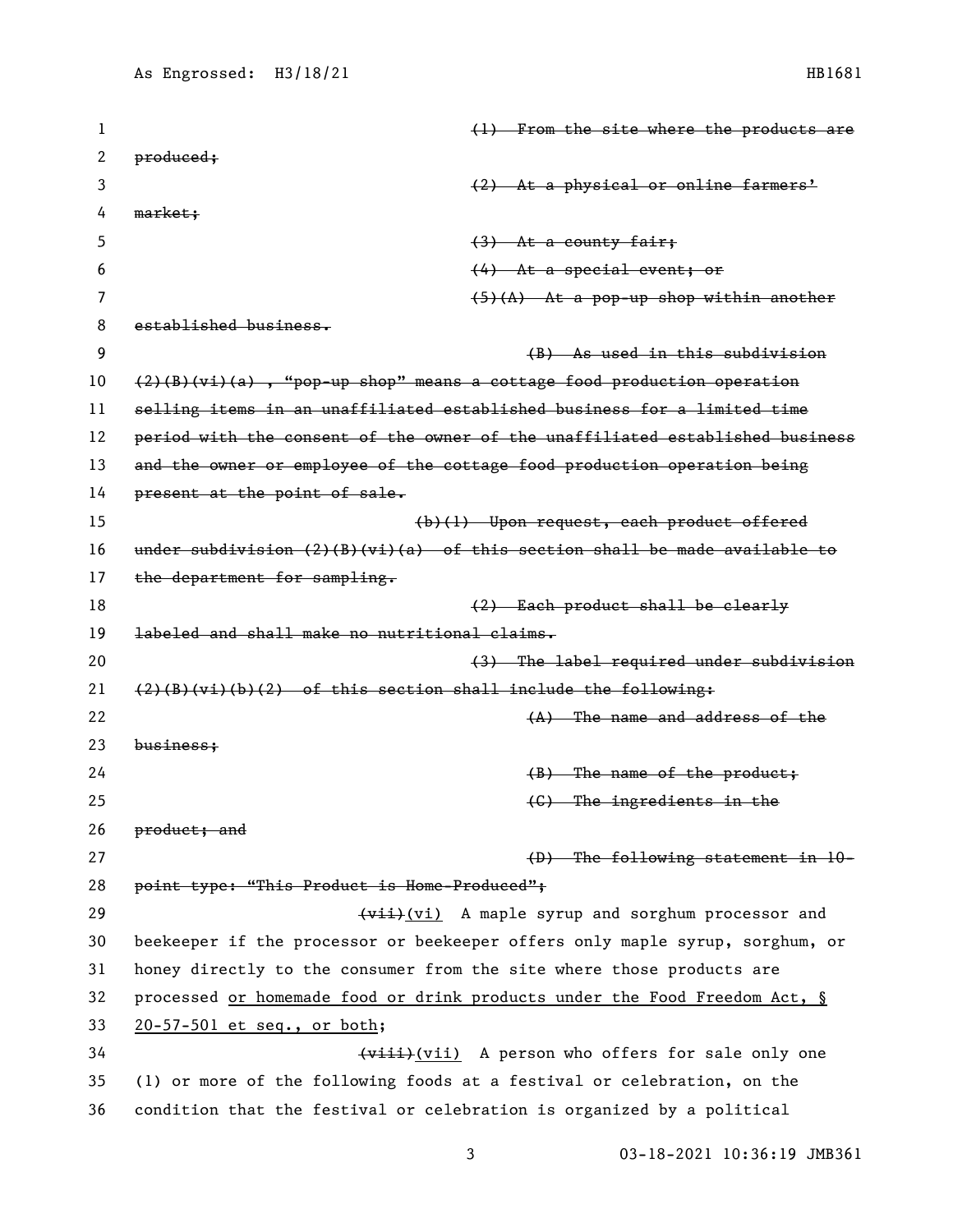subdivision of the state and lasts for a period not longer than seven (7) consecutive days: (a) Fresh unprocessed fruits or vegetables; (b) Maple syrup, sorghum, or honey if produced 5 by a maple syrup or sorghum processor or beekeeper;  $\Theta$  (c) Commercially prepackaged food that is not 7 potentially hazardous, on the condition that the food is contained in displays, the total space of which equals less than one hundred cubic feet  $(100 \text{ cu. ft.})$ ; or (d) Homemade food or drink products under the Food Freedom Act, § 20-57-501 et seq.; 12 (ix)(viii) A farm market that offers for sale at the farm market only one (1) or more of the following: (a) Fresh unprocessed fruits or vegetables; (b) Maple syrup, sorghum, or honey that is 16 produced by a maple syrup or sorghum producer or beekeeper;  $\Theta$  (c) Commercially prepackaged food that is not 18 potentially hazardous, on the condition that the food is contained in displays, the total space of which equals less than one hundred cubic feet  $(100 \text{ eu. ft.})$  on the premises where the person conducts business at the farm market; or (d) Homemade food or drink products under the Food Freedom Act, § 20-57-501 et seq.;  $\left(\frac{1}{x}\right)(ix)$  An establishment that offers only prepackaged foods that are not potentially hazardous as defined by the State Board of Health; and  $\frac{f(x+1)}{x}$  Ice vending machines or kiosks where ice is dispensed in the open air and that are totally self-contained; and (xi) A producer or informed end consumer engaged in transactions under the Food Freedom Act, § 20-57-501 et seq.; and SECTION 2. Arkansas Code § 20-57-209 is repealed. 20-57-209. Pop-up shop inspections and restrictions. (a) The Department of Health may inspect a cottage food production operation that operates as a pop-up shop as defined in § 20-57- 201(2)(B)(vi)(a)(5) within another established business.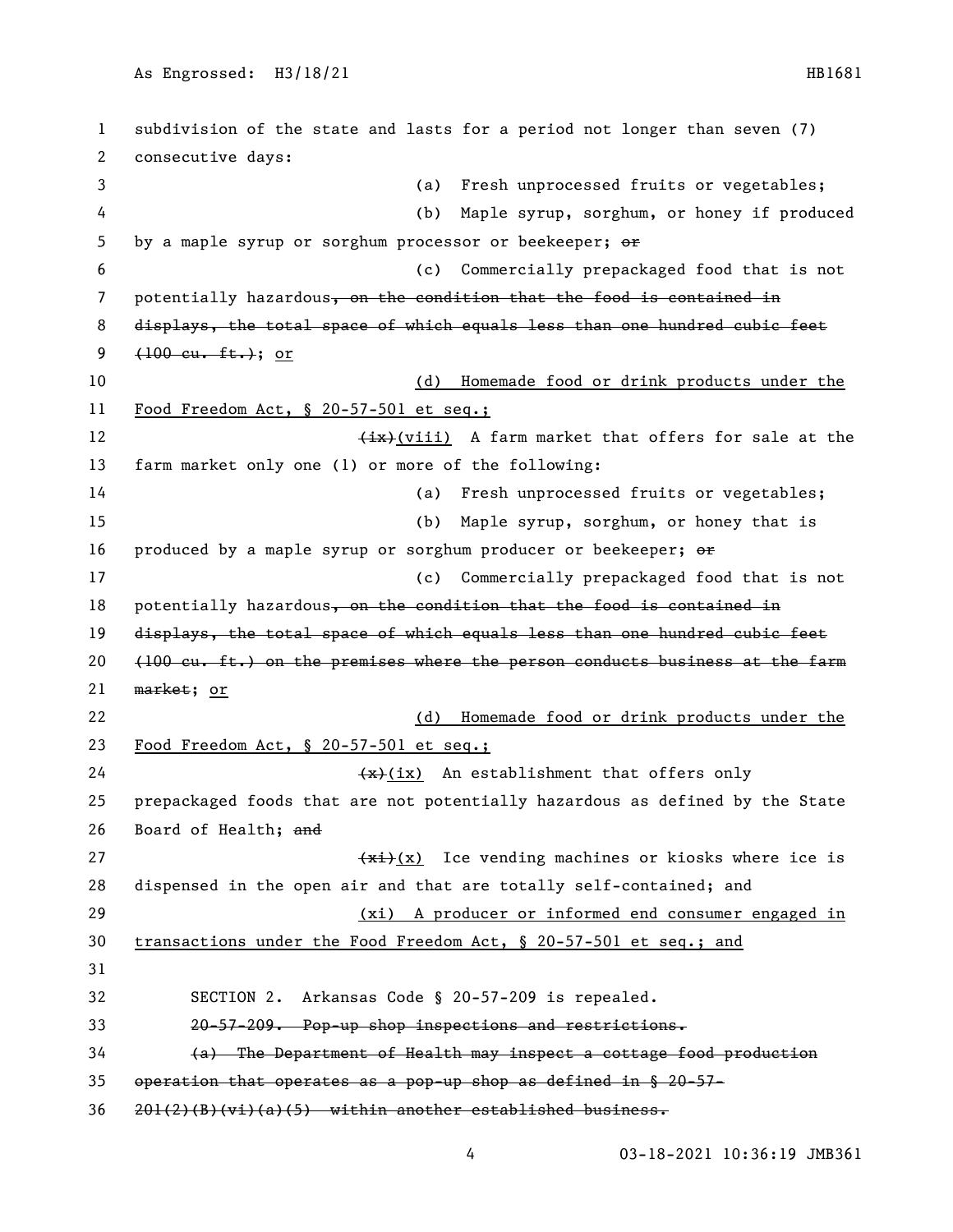| 1  | (b) A cottage food production operation that operates as a pop-up shop       |
|----|------------------------------------------------------------------------------|
| 2  | shall not sell or offer for sale foods at wholesale distribution.            |
| 3  |                                                                              |
| 4  | SECTION 3. Arkansas Code Title 20, Chapter 57, is amended to add an          |
| 5  | additional subchapter to read as follows:                                    |
| 6  | Subchapter 5 - Food Freedom Act                                              |
| 7  |                                                                              |
| 8  | 20-57-501. Title.                                                            |
| 9  | This subchapter shall be known and may be cited as the "Food Freedom         |
| 10 | Act".                                                                        |
| 11 |                                                                              |
| 12 | 20-57-502. Purpose.                                                          |
| 13 | The purpose of this subchapter is to allow for a producer's production       |
| 14 | and sale of homemade food or drink products for an informed end consumer and |
| 15 | to encourage the expansion of agricultural sales at farmers' markets,        |
| 16 | ranches, farms, and producers' homes or offices by:                          |
| 17 | (1) Facilitating the purchase and consumption of fresh and local             |
| 18 | agricultural products;                                                       |
| 19 | Enhancing the agricultural economy; and<br>(2)                               |
| 20 | Providing citizens of Arkansas with unimpeded access to<br>(3)               |
| 21 | healthy food and drink products from known sources.                          |
| 22 |                                                                              |
| 23 | 20-57-503. Definitions.                                                      |
| 24 | As used in this subchapter:                                                  |
| 25 | (1) "Animal share" means an ownership interest in an animal or               |
| 26 | herd of animals created by a written contract between an informed end        |
| 27 | consumer and a farmer or rancher that includes:                              |
| 28 | (A) A bill of sale to the informed end consumer for an                       |
| 29 | ownership interest in the animal or herd; and                                |
| 30 | A boarding provision under which the informed end<br>(B)                     |
| 31 | consumer:                                                                    |
| 32 | (i) Boards the animal or herd with the farmer or                             |
| 33 | rancher for care and processing; and                                         |
| 34 | Is entitled to receive a share of meat from the<br>(ii)                      |
| 35 | animal or herd;                                                              |
| 36 | "Delivery" means the transfer of a homemade food or drink<br>$(2)$ (A)       |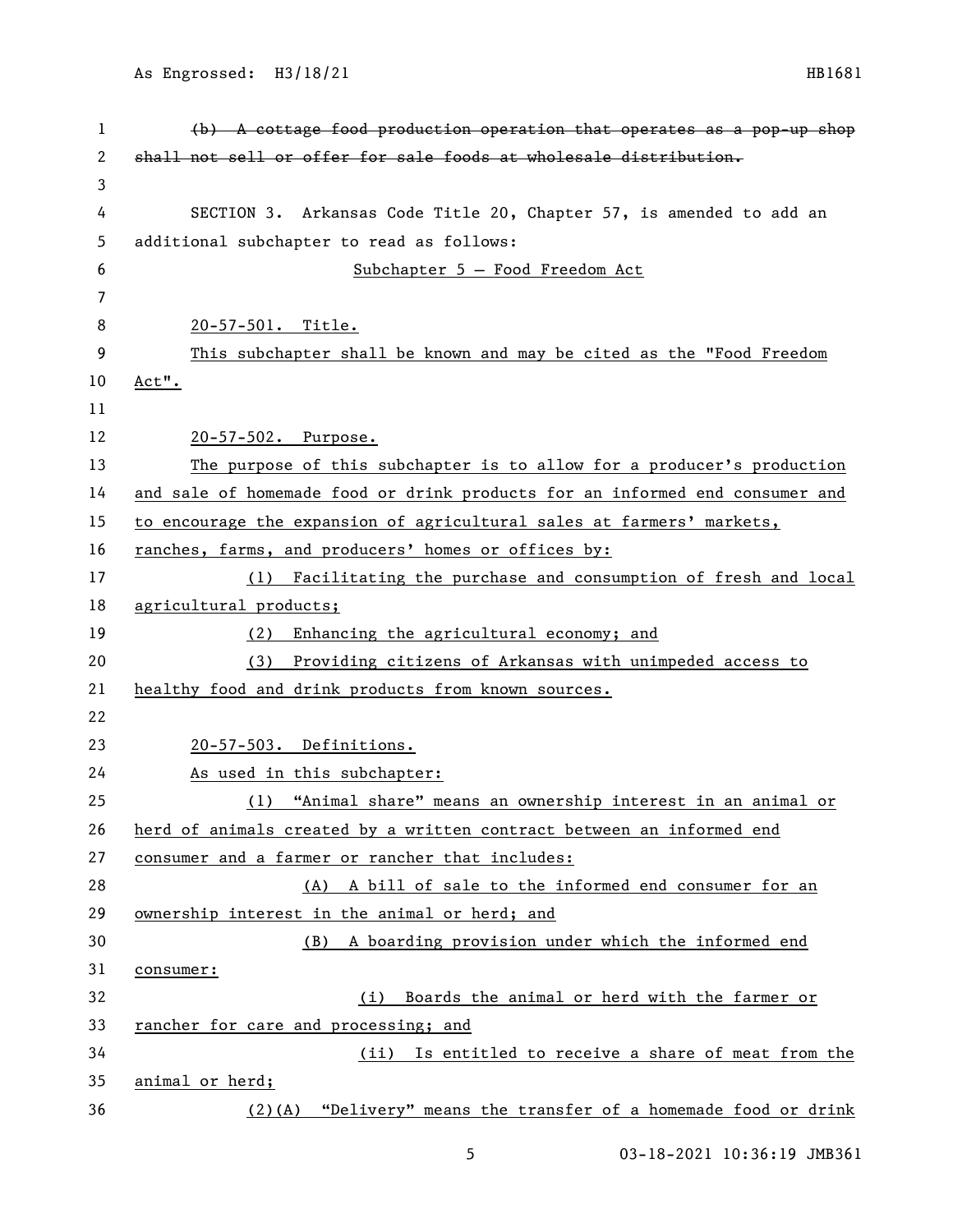As Engrossed: H3/18/21 HB1681

| 1              | product resulting from a transaction between a producer and an informed end   |
|----------------|-------------------------------------------------------------------------------|
| 2              | consumer.                                                                     |
| 3              | (B) "Delivery" includes the transfer of a homemade food or                    |
| 4              | drink product to an informed end consumer by the producer or producer's       |
| 5              | designated agent at a farm, ranch, farmers' market, home, office, or any      |
| 6              | location permitted under this subchapter or agreed to between the producer    |
| $\overline{7}$ | and the informed end consumer;                                                |
| 8              | (3) "Farmers' market" means a common facility or area where                   |
| 9              | several vendors may gather on a regular, recurring basis to sell a variety of |
| 10             | fresh fruits and vegetables, locally grown farm products, and other items     |
| 11             | permitted under this subchapter directly to consumers;                        |
| 12             | (4) "Homemade food or drink product" means a food or drink                    |
| 13             | product that is processed at the private residence of the producer, including |
| 14             | a farm or ranch where the producer resides, and that is exempt from state     |
| 15             | licensure, inspection, certification, and packaging and labeling              |
| 16             | requirements;                                                                 |
| 17             | "Informed end consumer" means a person who:<br>(5)                            |
| 18             | (A) Is the last person to purchase any homemade food or                       |
| 19             | drink product;                                                                |
| 20             | Does not resell the homemade food or drink product;<br>(B)                    |
| 21             | and                                                                           |
| 22             | Has been informed that the homemade food or drink<br>(C)                      |
| 23             | product:                                                                      |
| 24             | (i) Is not regulated, inspected, certified, or                                |
| 25             | subject to state packaging or labeling requirements; and                      |
| 26             | (ii) Has not been processed in a facility that is                             |
| 27             | subject to state licensing, permitting, inspection, or regulation;            |
| 28             | (6) "Not potentially hazardous" means food that does not require              |
| 29             | time or temperature control for safety to limit the rapid and progressive     |
| 30             | growth of infectious or toxigenic microorganisms;                             |
| 31             | (7)(A) "Potentially hazardous" means food that requires time or               |
| 32             | temperature control due to the form of the food which is capable of           |
| 33             | supporting rapid and progressive growth of infectious or toxigenic            |
| 34             | microorganisms, including clostridium botulinum and salmonella enteritis.     |
| 35             | "Potentially hazardous" includes:<br>(B)                                      |
| 36             | (i) An animal food that is raw or heat treated;                               |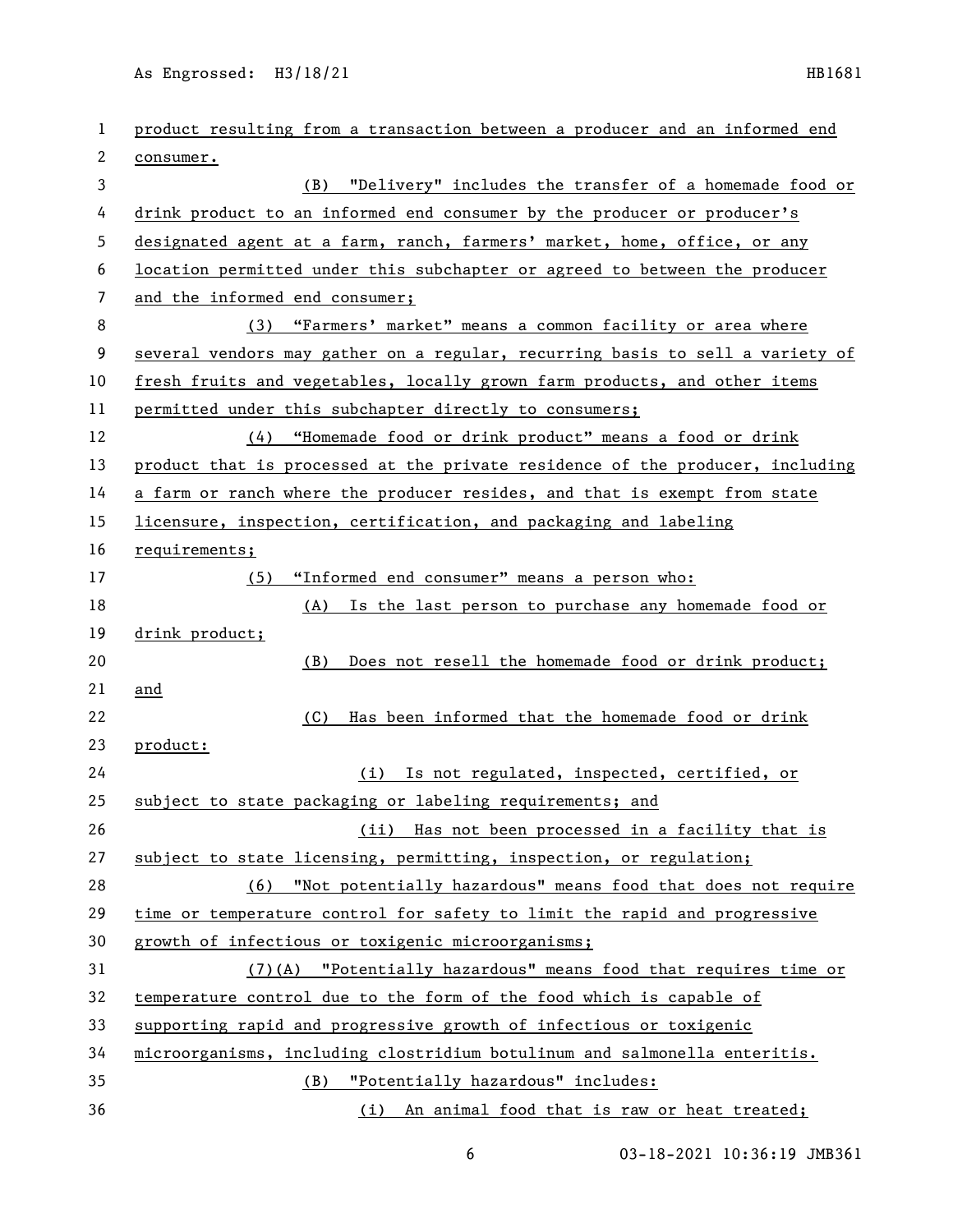| 1        | (ii) A food of plant origin that is heat treated or                           |
|----------|-------------------------------------------------------------------------------|
| 2        | consists of raw seed sprouts;                                                 |
| 3        | (iii) Cut melons;                                                             |
| 4        | (iv)<br>Eggs;                                                                 |
| 5        | Meat;<br>(v)                                                                  |
| 6        | (vi)<br>Poultry;                                                              |
| 7        | (vii) Fish; and                                                               |
| 8        | (viii) Dairy foods;                                                           |
| 9        | (8) "Process" means operations a producer performs in the                     |
| 10       | preparing, producing, or processing of the producer's homemade food or drink  |
| 11       | products and includes cooking, baking, drying, mixing, cutting, fermenting,   |
| 12       | preserving, dehydrating, growing, and raising;                                |
| 13       | "Producer" means a person who processes homemade food or<br>(9)               |
| 14       | drink products on the person's private residence; and                         |
| 15       | "Transaction" means the exchange of buying and selling in<br>(10)             |
| 16       | person, by telephone or online, and the delivery of the homemade food or      |
| 17       | drink product.                                                                |
| 18       |                                                                               |
| 19       | 20-57-504. Food freedom.                                                      |
| 20       | (a) Unless otherwise provided in this section, homemade food or drink         |
| 21       | products produced and sold in compliance with this subchapter are exempt from |
| 22       | state licensure, certification, inspection, and packaging and labeling        |
| 23       | requirements.                                                                 |
| 24       | (b) A transaction under this subchapter shall:                                |
| 25       | (1)(A) Be directly between the seller and the informed end                    |
| 26       | consumer.                                                                     |
| 27       | The seller of not potentially hazardous homemade food<br>(B)                  |
| 28       | or drink product may be the producer of the homemade food or drink product,   |
| 29       |                                                                               |
| 30       | an agent of the producer, or a third-party vendor, including a retail shop or |
|          | grocery store.                                                                |
|          | The seller of potentially hazardous homemade food or<br>(C)                   |
| 31<br>32 | drink product shall be the producer of the homemade food or drink product;    |
| 33       | Occur only in Arkansas, except that the seller in a<br>(2)                    |
| 34       | transaction involving not potentially hazardous homemade food or drink        |
| 35       | product may sell the homemade food or drink product to an informed end        |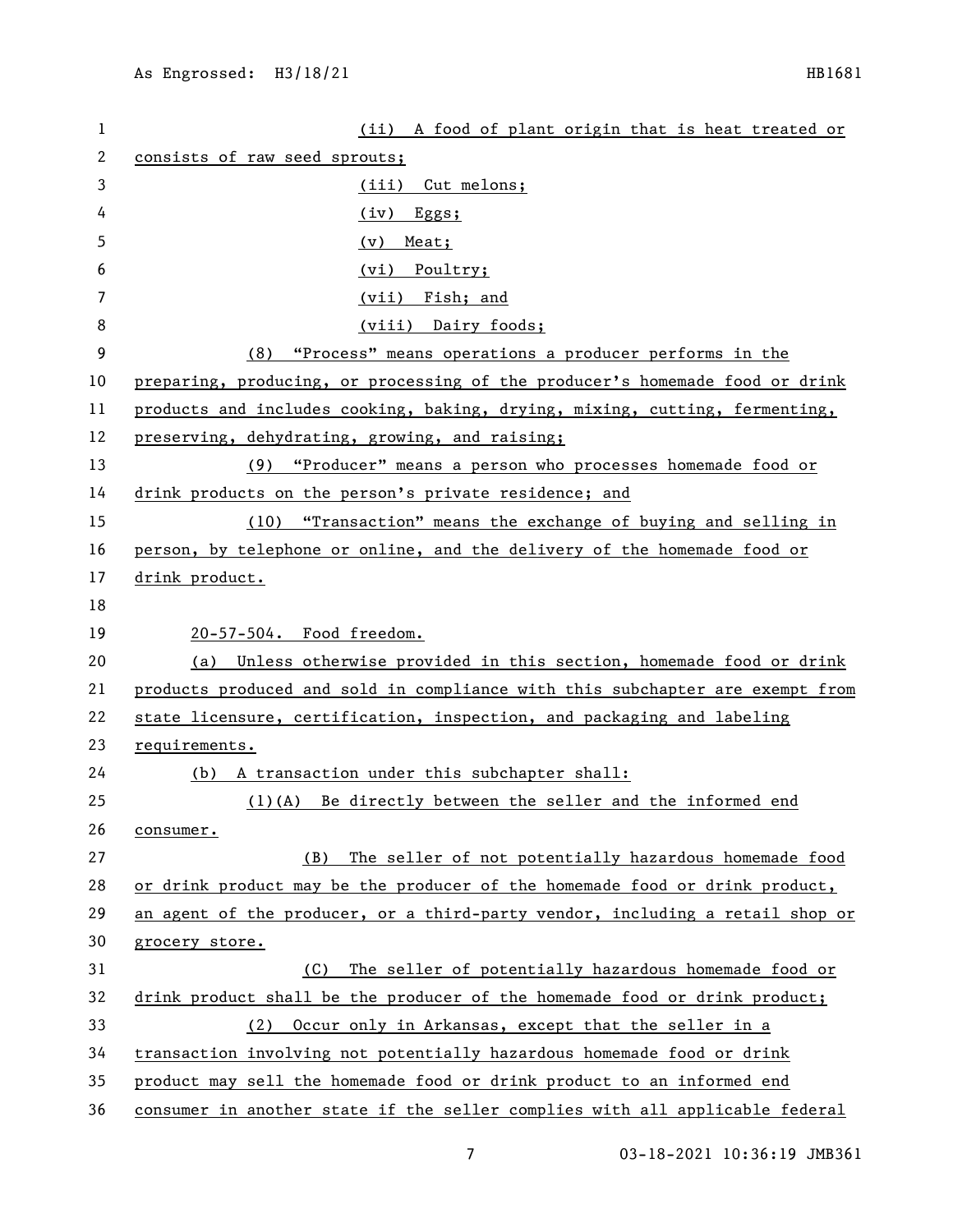| 1  | laws;                                                                       |
|----|-----------------------------------------------------------------------------|
| 2  | Not involve the sale of meat products, with the following<br>(3)            |
| 3  | exceptions:                                                                 |
| 4  | The sale of poultry and poultry products in accordance<br>(A)               |
| 5  | with the one thousand (1,000) poultry exemption under 9 C.F.R. § 381.10(c), |
| 6  | as it existed on January 1, 2021;                                           |
| 7  | The sale of live animals;<br>(B)                                            |
| 8  | The sale of portions of live animals before slaughter<br>(C)                |
| 9  | for future delivery through an animal share;                                |
| 10 | The sale of domestic rabbit meat; and<br>(D)                                |
| 11 | (E)<br>The sale of farm-raised fish if:                                     |
| 12 | The fish is raised in accordance with state and<br>(i)                      |
| 13 | federal laws; and                                                           |
| 14 | The fish is not catfish;<br>(iii)                                           |
| 15 | For not potentially hazardous homemade food and drink<br>(4)                |
| 16 | products, be delivered by the producer, agent of the producer, third-party  |
| 17 | seller, or third-party carrier to the informed end consumer;                |
| 18 | For potentially hazardous homemade food and drink products,<br>(5)          |
| 19 | be delivered by the producer to the informed end consumer in person; and    |
| 20 | Satisfy the disclosure requirements in § 20-57-505.<br>(6)                  |
| 21 |                                                                             |
| 22 | 20-57-505. Disclosures.                                                     |
| 23 | The following information shall be provided to the informed end<br>(a)      |
| 24 | consumer as described in subsection (b) of this section:                    |
| 25 | The date that the homemade food or drink product was<br>(1)                 |
| 26 | manufactured, produced, or processed;                                       |
| 27 | The name, address, and telephone number of the producer of<br>(2)           |
| 28 | the homemade food or drink product, or an identification number provided by |
| 29 | the Department of Agriculture if requested by the producer to protect the   |
| 30 | producer's safety;                                                          |
| 31 | The common or usual number of the homemade food or drink<br>(3)             |
| 32 | product;                                                                    |
| 33 | The ingredients of the homemade food or drink product in<br>(4)             |
| 34 | descending order of predominance; and                                       |
| 35 | The following statement: "This product was produced in a<br>(5)             |
| 36 | private residence that is exempt from state licensing and inspection. This  |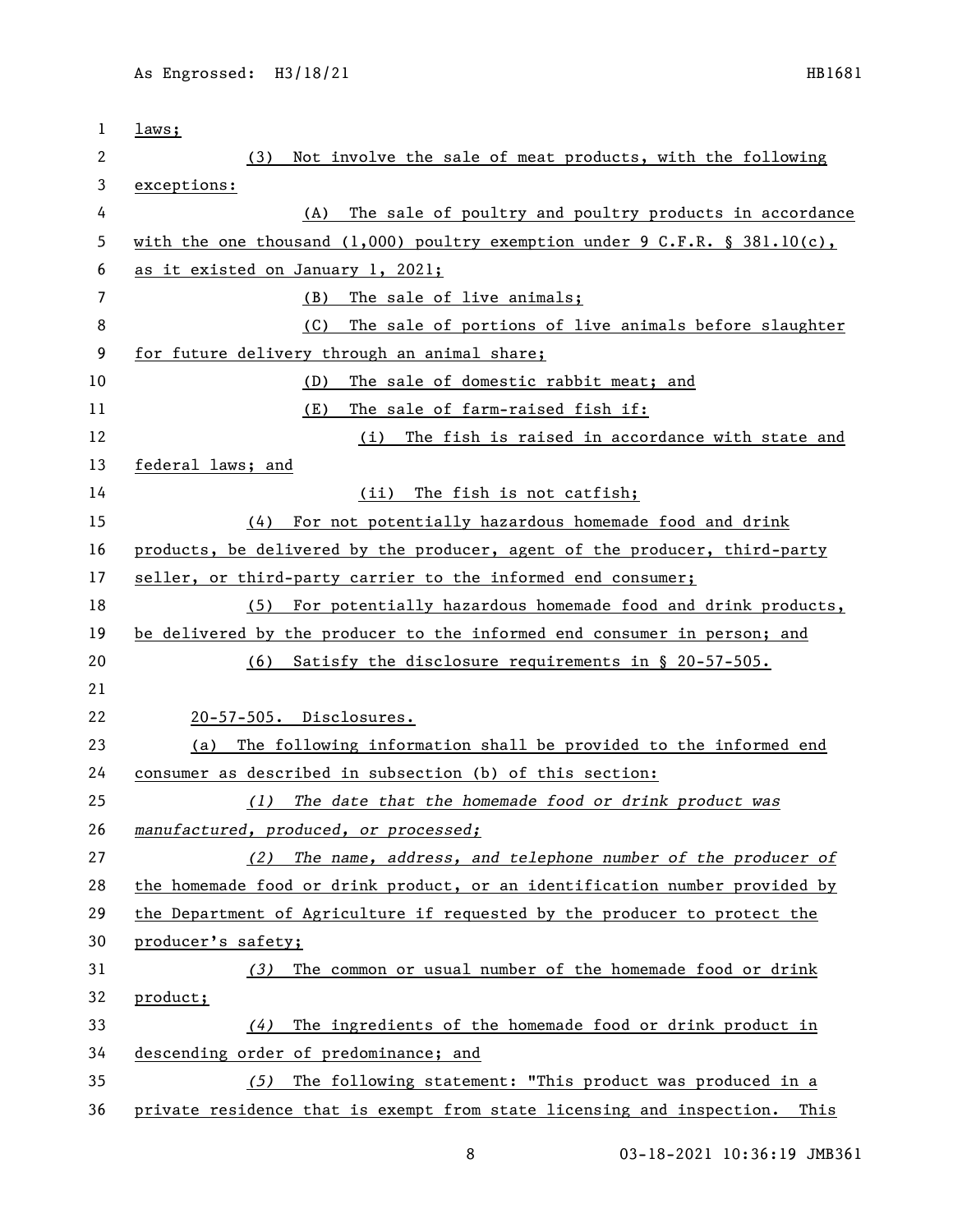| 1  | product may contain allergens."                                               |
|----|-------------------------------------------------------------------------------|
| 2  | The information required under subsection (a) of this section<br>(b)          |
| 3  | shall be provided on:                                                         |
| 4  | (1) A label affixed to the:                                                   |
| 5  | Package if the homemade food or drink product is<br>(A)                       |
| 6  | packaged; or                                                                  |
| 7  | Container if the homemade food or drink product is<br>(B)                     |
| 8  | offered for sale from a bulk container;                                       |
| 9  | (2) A placard displayed at the point of sale if the homemade                  |
| 10 | food or drink product is not packaged or offered for sale from a bulk         |
| 11 | container; or                                                                 |
| 12 | The website on which the homemade food or drink product is<br>(3)             |
| 13 | offered for sale if the product is offered for sale online.                   |
| 14 |                                                                               |
| 15 | 20-57-506. Exemption - Location sold.                                         |
| 16 | Except as provided in this subchapter, a homemade food or drink<br>(a)        |
| 17 | product shall not be sold or used in any food service establishment.          |
| 18 | (b) A homemade food or drink product may be sold:                             |
| 19 | (1) From a retail space located at the ranch, farm, home, or                  |
| 20 | office where the homemade food or drink product is produced; or               |
| 21 | (2) At a retail location of a third-party seller of not                       |
| 22 | potentially hazardous homemade food or drink product.                         |
| 23 | (c) A seller who is operating in a retail space or location that also         |
| 24 | sells food and drink made in a licensed food service establishment shall keep |
| 25 | homemade food or drink products separate from the items prepared or processed |
| 26 | in the licensed food service establishment.                                   |
| 27 |                                                                               |
| 28 | 20-57-507. Applicability - Preemption.                                        |
| 29 | This subchapter does not:<br>(a)                                              |
| 30 | (1) Impede the Department of Health in any investigation of                   |
| 31 | food-borne illness;                                                           |
| 32 | Change the requirements for brand inspection or animal<br>(2)                 |
| 33 | health inspections;                                                           |
| 34 | (3) Preclude an agency from providing assistance, consultation,               |
| 35 | or inspection, at the request of the producer;                                |
| 36 | (4) Preclude the production or sale of food items otherwise                   |